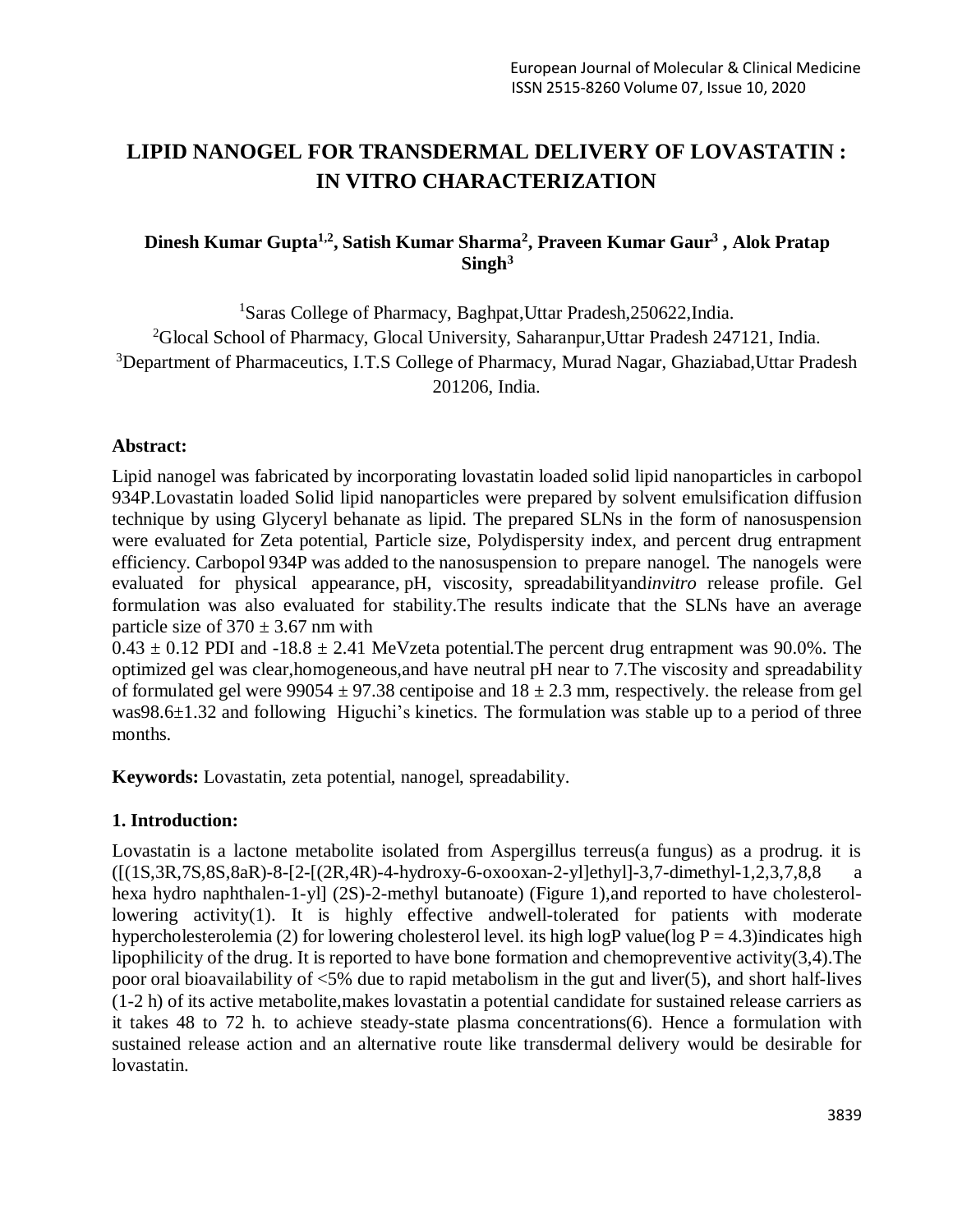

**Figure 1:** Molecular structure of Lovastatin.

Transdermal delivery is preferred over injectable and oral routes due to the reduction of dosing frequencies, eliminating first-pass metabolism, and is suitable for unconscious or vomiting patients, and can self-administered(7) thus increasing patient compliance. Transdermal delivery route provides both convenient and painless delivery as well as sustained release profile with less side effects.Needle phobia of parenteral delivery can be circumvented by transdermal delivery and the pharmacokinetic profiles of drugs are more uniform so that minimizing the risk of toxic side effects (8).Challenges in transdermal delivery includephysiological barriers in the skin, which limited to small and lipophilic drugs. Large surface area, and availability of various option for transdermal absorption makes the skin a high potential site for application of formulations(9). Lipids are integrated component of human bodies and nanoparticles based on lipids like Solid lipid nanoparticles (SLNs) have been used and evaluated for performance during the last decades for delivery of drugs. SLNshaving uniqueness in encapsulating both hydrophilic and lipophilic drugs(10). They are mainly composed of lipids like glyceryl monostearate, glyceryl behenate, palmitic acid, various fatty acidare solid at room temperature and listed in GRAS(generally recognized as safe)(11).It can improve bioavailability(12),to sustain the release of actives(13).SLNs also provide chemical stability of molecules against oxidation, hydrolysis, and light(14).On application to the skin SLNs form an adhesive layer and present occlusive effect on the skin, which results in reducedtransepidermal water loss(TEWL) from the skin and consequently an increase in skin hydration(15).

The present work aimed to develop lipid nanogel containing solid lipid nanoparticles loaded with lovastatin for transdermal delivery which provide a sustained release profile and may overcome the bioavailability issues of lovastatin.

#### **2. MATERIALS AND METHODS:**

#### **2.1. Materials:**

Lovastatin was obtained as gift sample from Shreeji Pharma International, Vadodara Gujarat, India, Tween 80, glyceryl behanate, acetone, chloroform, isopropyl alcohol, potassium bromide, sodium chloride were obtained as gift sample from Central Drug House, New Delhi, Carbopol 934P, triethanolamine,propyl paraben,methyl paraben,methanol and ethanol were purchased from Qualigens Fine Chemicals A Division of Glaxo India Limited, Mumbai.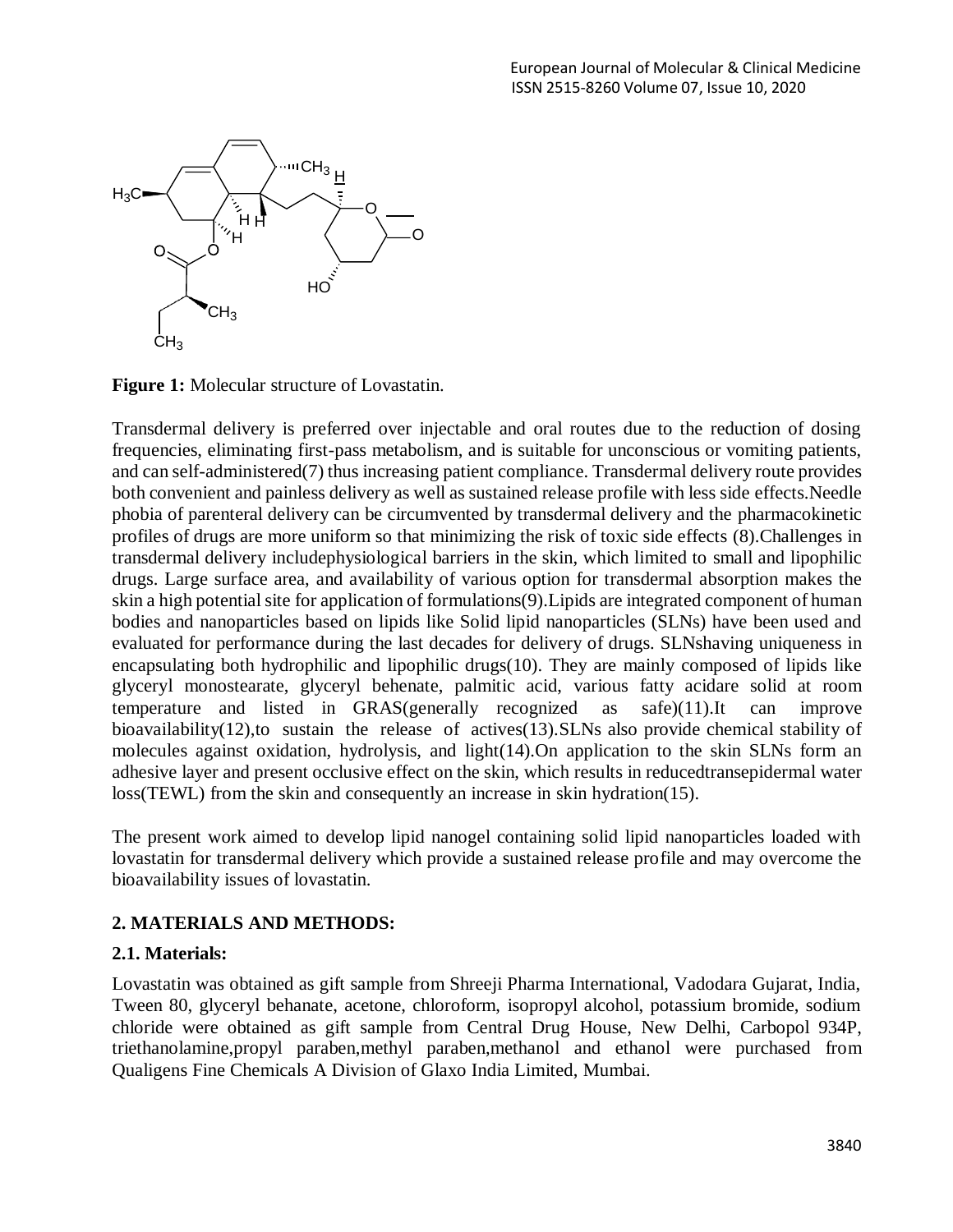## **2.2. Fabrication of Lovastatin loaded Solid lipid nanoparticles:**

Solid lipid nanoparticles of lovastatin (LSLN) were prepared by solvent emulsification diffusion technique (16).Glyceryl behanate(50 mg) was dissolved in 3 ml solution of chloroform and ethanol (in ratio of 1:1) as internal oil phase.Lovastatin(50 mg) was dispersed in the internal oil phase. Separately,0.8 ml aqueous surfactant solution(1.5%w/v) containing Tween 80 was prepared and taken in homogenizer tube.The above drug dispersion was added drop by drop to aqueous surfactant solution and homogenized at 4000 rpm for 30 min to prepare o/w emulsion. Organic solvent was completely removed by evaporating on a rotary evaporator (Buchi type) at 400 mbar, 45°C, 30 min. Ice cold water was added to this emulsion to make up the volume up to 50 ml with continuous stirring (3000 rpm) for about 3 h. The dispersion was centrifuged for 30 min at 15000 rpm (Remi,India) for the separation of solid lipid materials along with drug followed by redispersing in 50 ml of1.5 % w/v aqueous surfactant (Tween80) solution and sonicated for 5 minto get 50 ml nanosuspension of lovastatin  $(17)$ .

## **2.3. Preparation of nanogel loaded with LSNL:**

The prepared nanosuspension of lovastatin equivalent to 40 mg was added with 1 to 2% w/v carbopol 934P and kept in cool and dark place for 24 h. Mixture of methyl (0.03% w/w) and propyl parabens (in a ratio 2:1) in propylene glycol was added to above dispersion with continuous magnetic stirring at 100 rpm speed for 2 min(18). The prepared gels were neutralized by addition of 1.0 ml triethanolamine and stirred again to get clear transparent nanogelsloaded withlovastatin(Table 1).

| <b>Formulation</b> | <b>Ingredients</b>                  |                                        |                                                                           |                                |  |  |  |
|--------------------|-------------------------------------|----------------------------------------|---------------------------------------------------------------------------|--------------------------------|--|--|--|
| code               | Carbopol<br>934P<br>$(\frac{6}{W})$ | <b>LSLNs</b><br>nanosuspension<br>(ml) | <b>Parabens</b> (methyl and<br>propyl in a ratio of $2:1$ )<br>$(\% w/w)$ | <b>Triethanolamine</b><br>(ml) |  |  |  |
| G1                 |                                     | 44.4                                   | 0.03                                                                      | 1.0                            |  |  |  |
| G <sub>2</sub>     | 1.5                                 | 44.4                                   | 0.03                                                                      | 1.0                            |  |  |  |
| G3                 | 2.0                                 | 44.4                                   | 0.03                                                                      |                                |  |  |  |

**Table 1:** Composition of nanogel formulations.

#### **2.4. Characterization of Lovastatin loaded Solid lipid nanoparticles:**

Prepared SLNs were characterized for particle size,size distribution,zeta potential and percent entrapment efficiency.

## **2.4.1. Particle size, size distribution, zeta potential:**

Mean particle size was calculated by Photon Correlation Spectroscopy (Nano ZS, Malvern, UK) at room temperature (298°K). For study 1 ml of LSLNs suspension was diluted ten times (10 ml) with distilled water and average particle size, size distribution as polydispersity index (PDI) and zeta potential was measured(19).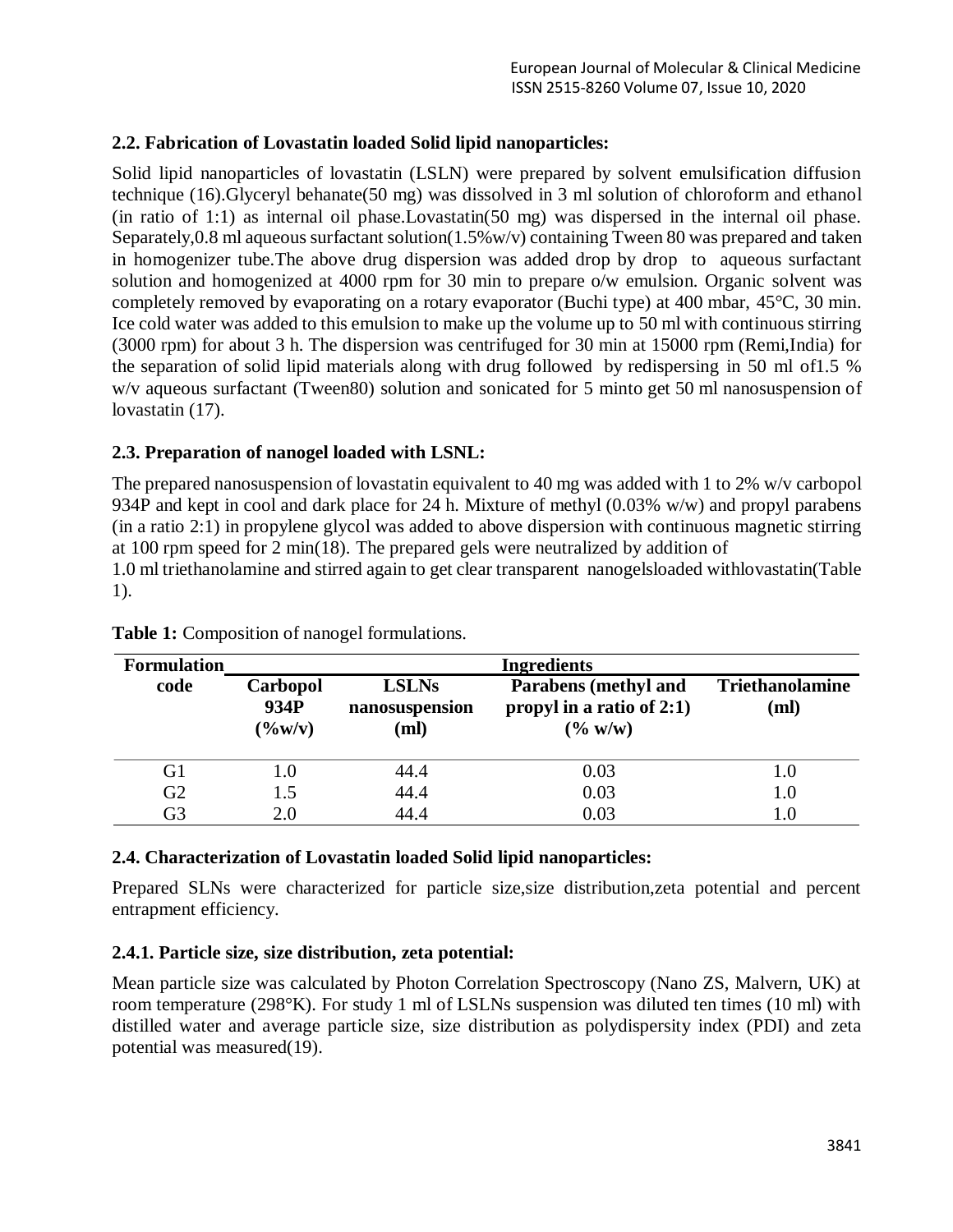# **2.4.2. Transmission electron microscopy:**

Morphological examination of lyophilized drug loaded LSLN was done bytransmission electron microscopy (JEM2100, JEOL, Japan). The LSLNsample was placed on a carbon coated copper grid and dried. The sample staining was done by uranyl acetate. The image of dried sample was recorded using Digital Micrograph<sup>®</sup> software (Gatan, Inc., USA) (20,21).

# **2.4.3. Percent drug entrapment efficiency:**

SLNs suspension (10 ml) was taken with a pipette (10 ml, Borosil), and transferred into a centrifuge tube and centrifuged at 10000 rpm for 50 min at room temperature (CENTRIFUGE, REMI), the lipid portion was isolated, and the absorbance of the drug in the supernatant was determined spectroscopically using UV-VIS Spectrophotometer (Shimadzu, Japan) at 238 nm. The concentration of drug was calculated from the calibration curve. The percent drug entrapment efficiency of solid lipid nanoparticle was calculated by the following equation(17):

Percentagedrug entrapment efficiency =  $(W_T-W_S/W_T) \times 100$ 

Where,  $W_T$  is the weight of drug added in the system,  $W_S$  is the analytical weight of drug in the supernatant after centrifugation and  $W<sub>L</sub>$  is the weight of lipid added in the system.

# **2.5. Characterization of prepared nanogel loaded with LSLNs:**

## **2.5.1. Physical observation:**

All the three gel formulations (formulation G1, G2 and G3) were visually observed for clarity and homogeneity(22).Clarity observation of the developed gels were visually inspected against black and white background and graded as turbid, clear, and glassy.The prepared gels were visually observed for homogeneity by keeping the gels in container and tested for presence of any aggregates.

## **2.5.2. Determination of pH:**

pH of all three gels were determined by using by using a calibrated pH meter (Systronics India Limited). The pH meter was calibrated before each use with standard 4, 7 and 9.2 pH buffer solutions,for pH determination 2.0 g of each nanogel was taken and dispersed in 20 ml of distilled water by stirring on magnetic stirrer for 10 min at room temperature and pH was measured.Readings were taken in triplicate(23).

## **2.5.3. Viscosity study:**

The viscosity of nanogel was determined by viscosity of the gels was determined using a viscometer,(Brookfield, DV1MHA) by using small sample adapter having spindle number 1.The gel(100 g) at room temperature( $25^{\circ}$ C) was subjected to torque ranging from 10 to 100%. Viscosity was calculated in centipoise(cP), viscosity for each formulation was taken in triplicate(24-26).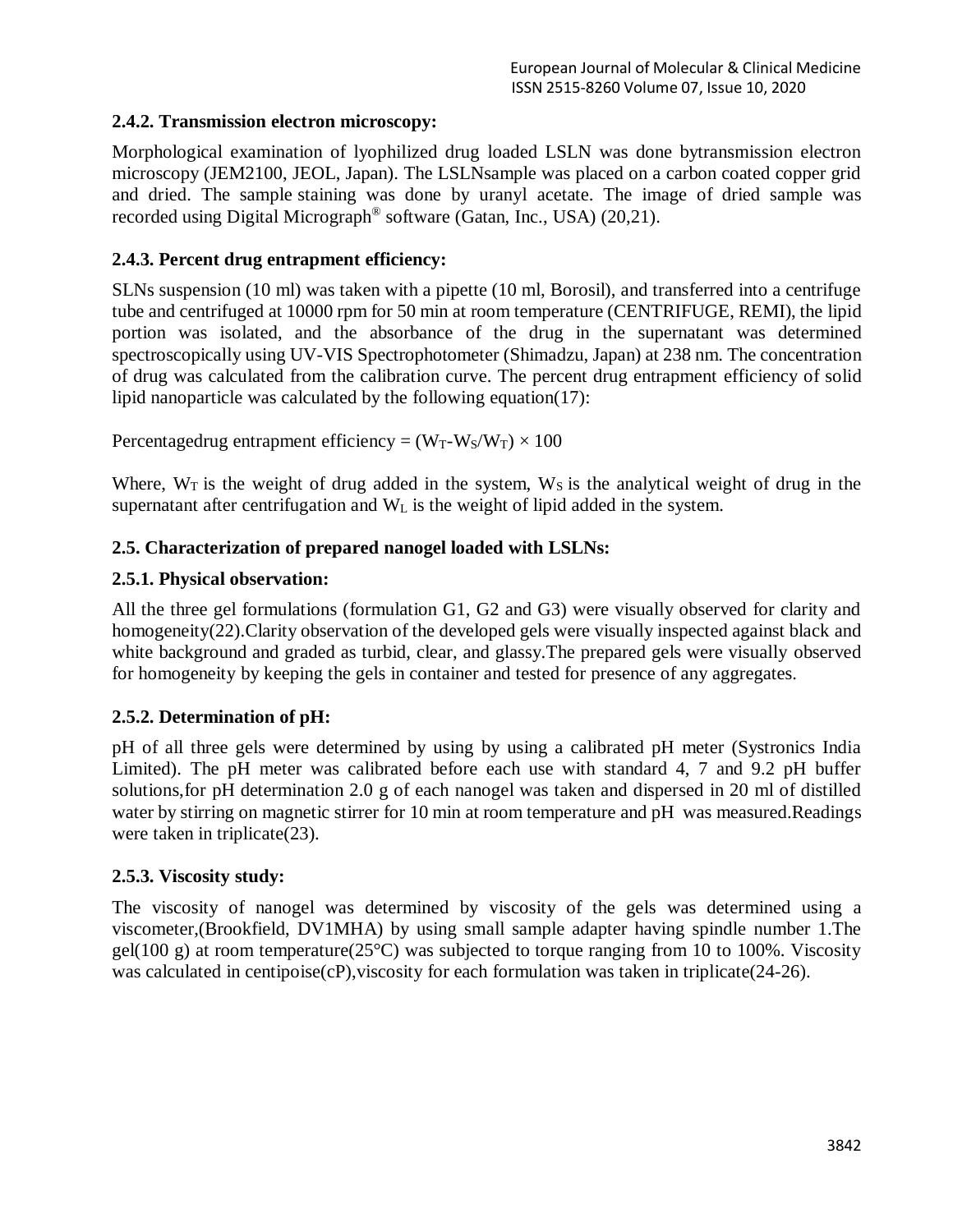# **2.5.4. Spreadability:**

Spreadability of nanogel was determined by measuring the spreading diameter of 2.0 gram of sample between two horizontal glass plates  $(20 \text{ cm} \times 20 \text{ cm})$  after one minute. The standard weight applied to the upper plate was 25 g. Each gelformulation was tested three times(18).

# **2.5.5. Invitrorelease study:**

The in vitro drug release studies of nanogels were carried out using Franz diffusion cell. The dialysis membrane (Mol. Wt. 10,000-12000, Hi Media, Mumbai) after treatment, was mounted in Franz diffusion cell, formulations were placed in donor compartment, and phosphate buffer (pH 7.4 along with 1.5% SLS), as a dissolution medium was placed in the receptor compartment of Franz diffusion cell at 37°C temperature.The assembly was kept on a magnetic stirrer and solution was stirred continuously (100 rpm) using a magnetic bead. The sample (1.0 ml) was withdrawn at predetermined time intervals (0,0.5, 1, 2, 4, 6, 8, 10, 12, and 24 h.) and replaced with equal amount of fresh dissolution media. The samples were analyzed spectrophotometrically (UV-1800, Shimadzu, Japan) at 238 nm(27).The cumulative percentage drug release was calculated. The experiments were performed in triplicate and SD was determined.

# **2.5.6. Release kinetic study:**

*In vitro* release data of three nanogels were analyzed by applying various kinetic models like zero order (C = kt), first order (LogC = LogC<sub>0</sub>- k<sup>t/2.303</sup>), Higuchi's model (Q = Kt<sup>1/2</sup>) and Korsmeyer-Peppas' model ( $M_t/M_N = Kt^n$ ) to check the release pattern and mechanism of drug release(16,28-30).

## **2.5.7. Stability study of nanogels:**

Stability study of nanogel G2 was carried out at 25°C with 60%RH and 40°C with 75% RH for 90 days, sampling was done at 0, 30, 60 and 90 days for any change in clarity, homogeneity, pH change, viscosity and spreadability (31).

# **3. RESULTS AND DISCUSSION:**

Solid lipid nanoparticles (SLNs) of lovastatin were prepared by solvent emulsification diffusion technique due to its simplicity and suitability in laboratory. Single formulation was prepared with drug to lipid ratio 1:1 and 1.5 percent (w/v) aqueous solution of Tween 80 as surfactant.Particle size of SLNs plays an important role in drug release at target site. Formation of SLNs was confirmed based on the TEM image (Figure 1). Particle size of prepared SLNs were found to be  $370 \pm 3.67$ nm, polydispersity index of SLNs was  $0.43 \pm 0.12$  and the zeta potential was  $-18.8 \pm 2.41$  MeV(Table 2).Polydispersity index (PDI) a parameter to predict about physical stability of SLNs should be less than one for better physical stability(32).Zeta potential value of the prepared SLNs depicts the lower chances of agglomeration its high magnitude either positive or negative is necessary for better physical stability(33). Drug entrapment efficiency was found to 90 percent (Table 2).A high drug entrapment could be due to solubility of drug in lipid.

| <b>Formulation</b> | <b>Particle size</b> | <b>Polydispersity index</b> | <b>Zeta potential</b> | Drug entrapment    |
|--------------------|----------------------|-----------------------------|-----------------------|--------------------|
| code               | (nm)                 | (PDI)                       | (MeV)                 | efficiency $(\% )$ |
| LSLN               | $370 \pm 3.67$       | $0.43 \pm 0.12$             | $-18.8 + 2.41$ MeV    | 90.0               |

**Table 2:** Characterization of Lovastatin solid lipid nanoparticles.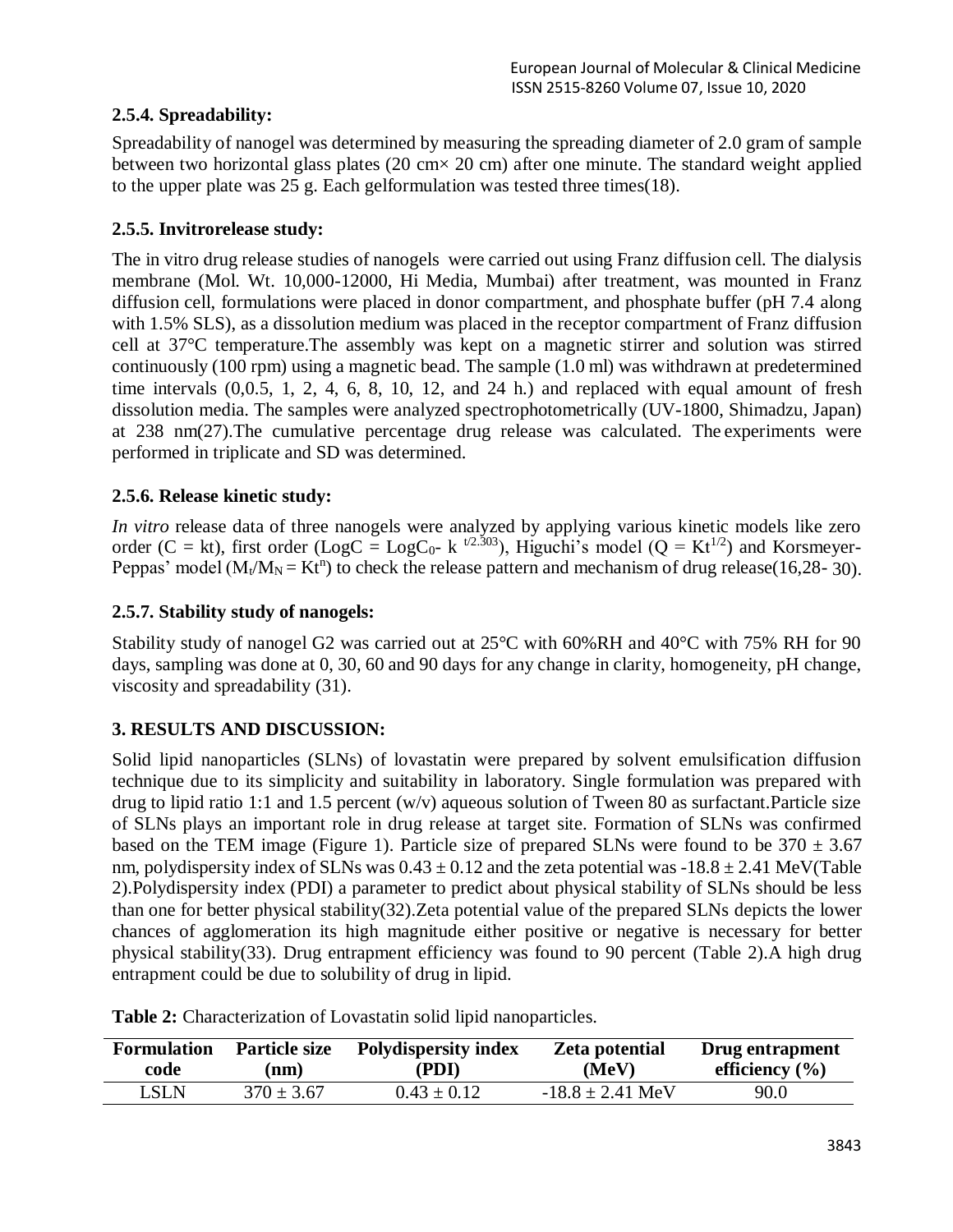

**Figure 1:** Scanning electron microscopic image of Lovastatin loaded solid lipid nanoparticles.

Prepared nanosuspension were added with three different concentration 1%, 2% and 3% (w/v) of Carbopol 934P as gelling agent, to convert the nano suspension into three gel formulation G1, G2 and G3, respectively. The gels were prepared by mixing gelling agent to nanosuspension with the help of magnetic stirrer at 100 rpm the speed of stirring was kept low to prevent air entrapment in gel during stirring.

The prepared gels were evaluated for various parameters like physical observation, pH, viscosity, spreadability, *invitro* release profile and stability studies.All the three gels were clear and homogeneous. The pH of the nanogelswere 7.8  $\pm$  0.33 for G1, 7.6  $\pm$  0.28 for G2 and 7.1  $\pm$  0.31 for G3 (Table 3).The results showed that all the three gels have almost neutral pH and it is suitable for skin application.

Viscosity of G1 was  $90465 \pm 37.94$  centipoise, G2 99054  $\pm$  97.38 centipoise and for formulation G3  $115400 \pm 102.1$  (Table 3), viscosity seems to be increasing with increase in Carbopol concentration. The spreadability of G1 was  $22 \pm 4.9$  mm,  $18 \pm 2.3$  mm for G2 and for G3 it was found  $16 \pm 0.98$ mm, it reveals the dependency of spreadability on Carbopol 934P concentration. As concentration of Carbopol increases the spreadability decrease it may be due to increase in viscosity of formulation and consequently increase in cohesive strength and decrease in spreadability.

| <b>Formulation</b><br>code | <b>Clarity</b> | <b>Homogeneity</b> | pH             | <b>Viscosity (cPs)</b> | <b>Spreadability (mm)</b> |
|----------------------------|----------------|--------------------|----------------|------------------------|---------------------------|
| G1                         | Clear          | Homogeneous        | $7.8 \pm 0.33$ | $90465 \pm 37.94$      | $22 \pm 4.9$              |
| G <sub>2</sub>             | Clear          | Homogeneous        | $7.6 \pm 0.28$ | $99054 \pm 97.38$      | $18 \pm 2.3$              |
| G <sub>3</sub>             | Clear          | Homogeneous        | $7.1 \pm 0.31$ | $115400 \pm 102.1$     | $16 \pm 0.98$             |

**Table 3:** Results of characterization of nanogel.

The in vitro release study of three gel formulation was performed for 24 h. Results showing a release of 98.7±3.81% for G1,98.6±1.32% for G2 and for G3 it was 95.8±1.14% after 24 h (Figure 2). Percent release of drug from the gel is not by the concentration of Carbopol up to 1.5% but at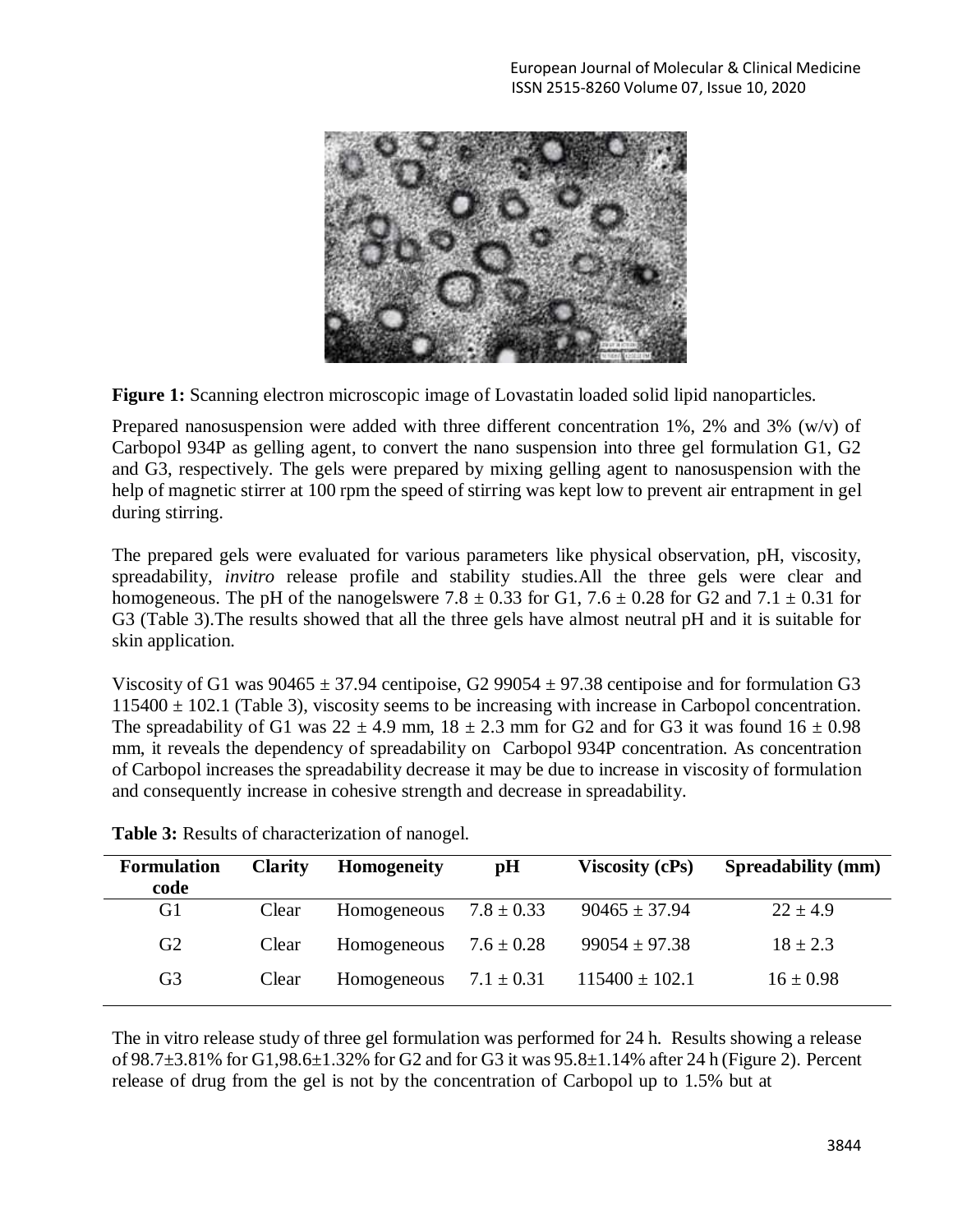2%Carbopol in G3 it was decreased to 95.8±1.14%, it may be due to slow diffusion of drug on increasing gelling agent concentration.



**Figure 2:** Results of *in-vitro* release study of formulations.

From the above data of viscosity,spreadability and *in vitro* release,formulation G2 was selected for further study like release kinetic study and stability study.Release kinetic study was performed to know the order and mechanism of in vitro release from the formulation G2. Maximum value of correlation coefficient  $r^2$  was found to be 0.917 for Higuchi's kinetics (Table 4), followed by 0.889 for and zero order least correlation was 0.843 for first order suggested that the release kinetics followed mixed order kinetics so for mechanism of drug release KorsmeyerPeppas's model was applied and the value of  $r^2$  was 0.871 and release exponent n was found to be 0.403 reveals that release followed Fickian diffusion.Stability study data reveals that the gel G2 was stable up to 90 days as there is no significant changes occurs in clarity, homogeneity, pH, viscosity and spreadability (Table 5).

**Table 4:** Results of release kinetic study of formulation G2.

| Zero order | <b>First order</b> | Higuchi's model | Korsmeyer-Peppas'model |       |
|------------|--------------------|-----------------|------------------------|-------|
|            |                    |                 |                        |       |
| .889       | ).843              | 0.917           | $0.87^{\circ}$         | 0.403 |

|                                     | Days of  | <b>Parameters evaluated</b> |                    |                            |                  |                     |
|-------------------------------------|----------|-----------------------------|--------------------|----------------------------|------------------|---------------------|
| <b>Storage condition</b>            | samplin  | <b>Clarit</b>               | <b>Homogeneity</b> | pH                         | <b>Viscosity</b> | <b>Spreadabilit</b> |
|                                     |          |                             |                    |                            | (cP)             | $y$ (mm)            |
|                                     | $\theta$ | Clear                       | Homogeneou         | $7.6{\scriptstyle \pm0.2}$ | $99054 \pm 97.3$ | $18.00 \pm 2.3$     |
| $25 \pm 2^{\circ}$ C/60 $\pm 5\%$ R |          |                             |                    |                            |                  |                     |
| H                                   | 30       | Clear                       | Homogeneou         | $7.5 \pm 0.4$              | 99347±67.3       | $18.00 \pm 3.1$     |
|                                     |          |                             |                    |                            |                  |                     |

**Table 5:** Results of stability study of formulation G2.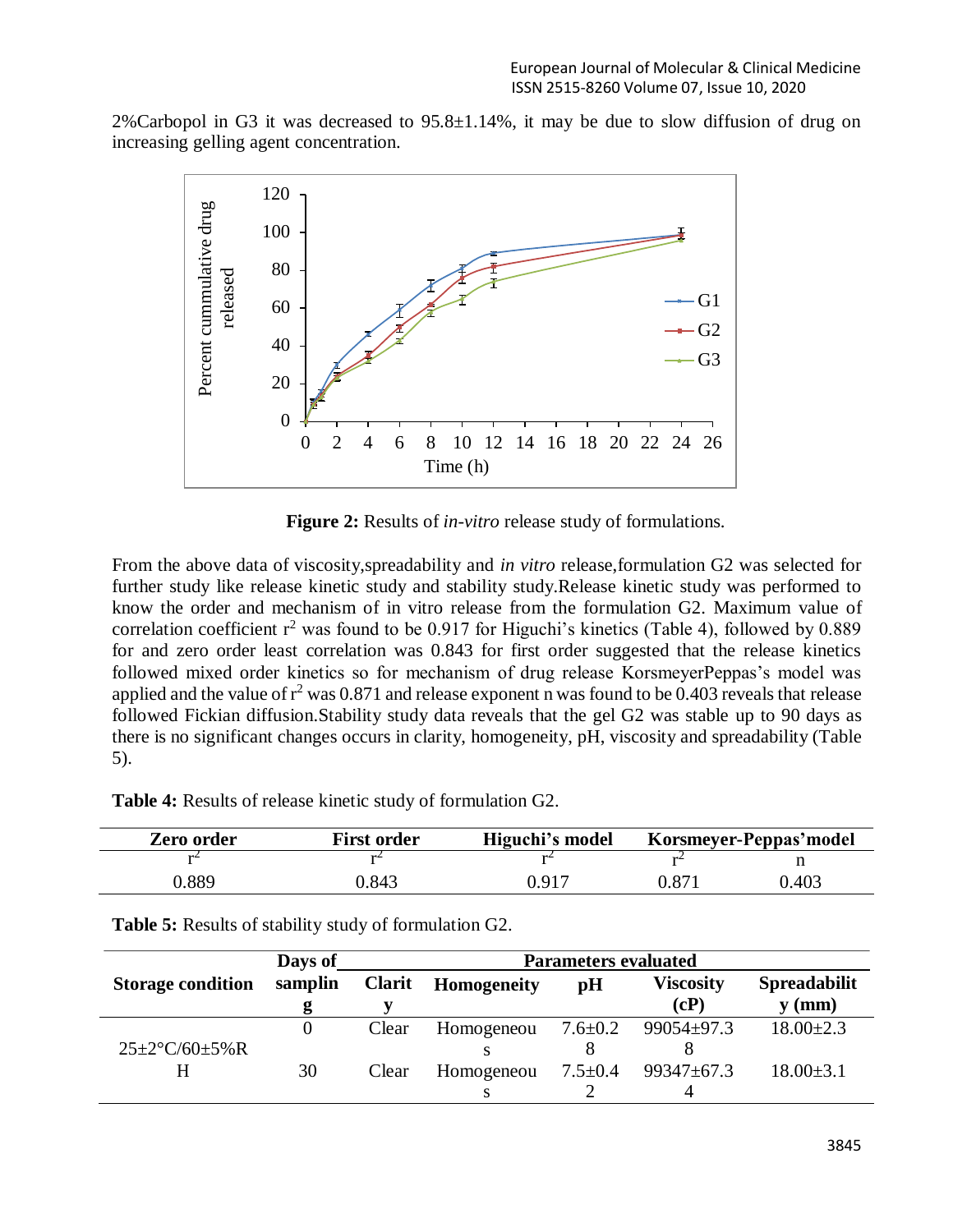| European Journal of Molecular & Clinical Medicine |
|---------------------------------------------------|
| ISSN 2515-8260 Volume 07, Issue 10, 2020          |

|                                   | 60             | Clear | Homogeneou |               | $7.7 \pm 0.7$ 99421 $\pm$ 73.8 | $18.40 \pm 1.8$ |
|-----------------------------------|----------------|-------|------------|---------------|--------------------------------|-----------------|
|                                   |                |       |            |               |                                |                 |
|                                   | 90             | Clear | Homogeneou | $7.8{\pm}0.4$ | 99329±87.6                     | $18.10\pm4.3$   |
|                                   |                |       |            |               |                                |                 |
|                                   | $\overline{0}$ | Clear | Homogeneou | $7.6 \pm 0.2$ | $99054 \pm 97.3$               | $18.00 \pm 2.3$ |
|                                   |                |       |            |               |                                |                 |
|                                   | 30             | Clear | Homogeneou | $7.5 \pm 0.3$ | $98675 \pm 74.8$               | $18.43 \pm 3.8$ |
| $40 \pm 2^{\circ}$ C/75 $\pm$ 5%R |                |       |            | 4             |                                |                 |
| H                                 | 60             | Clear | Homogeneou | $7.4{\pm}0.4$ | $98749 \pm 37.3$               | $18.57 \pm 7.1$ |
|                                   |                |       |            |               |                                |                 |
|                                   | 90             | Clear | Homogeneou | $7.6 \pm 0.3$ | 98893±89.4                     | $18.80 \pm 2.6$ |
|                                   |                |       |            |               |                                |                 |

## **4. CONCLUSIONS:**

The present study explores an alternate carrier nanogel which contains solid lipid nanoparticles loaded with lovastatin an antihyperlipidemic drug. The prepared SLNs were not optimized for particle size and PDI since the particle size is not an issue for this study and the chance aggregation is less as the SLNs were loaded in Gel. The prepared SLNs entrapped desirable amount of lovastatin. The nanosuspension incorporated in Gel and provide sustained release of drug following Higuchi's model that is mixed order kinetics. Formulation G2 was evaluated for stability and it was found to be stable up to 90 days. Base on the study results, it can be concluded that the formulated lipids nanogel loaded with Lovastatin SLNs may provide better an alternative to available dosage form and may resolve the issue of bioavailability after further studies on its bioavailability.

#### **Disclosure:**

The authors report no conflicts of interest in this work.

#### **REFERENCES:**

- 1. Lovastatin. https://pubchem.ncbi.nlm.nih.gov/compound/Lovastatin Accessed on: 01.02.20211.
- 2. DavidsonMH, LukacskoP, SunJX, PhillipsG, WaltersE, StermanA, NiecestroR, FriedhoffL. A multiple-dose pharmacodynamic, safety, and pharmacokinetic comparison of extendedand immediate-release formulations of lovastatin, Clin. Ther. 2002; 24: 112-125.
- 3. GutierrezGE, LalkaD, GarrettIR, RossiniG, MundyGR. Transdermal application oflovastatin to rats causes profound increases in bone formation and plasma concentrations, Osteoporos. Int. 2006; 17: 1033-1042.
- 4. Martín-JiménezT, LindebladM, KapetanovicIM, ChenY, LyubimovA. Comparing pharmacokinetic and pharmacodynamic profiles in female rats orally exposed to lovastatin by gavage versus diet, Chem. Biol. Interact. 2008; 171: 142-151.
- 5. JacobsenW, KirchnerG, HallenslebenK, MancinelliL, DetersM, HackbarthI, BanerK, BenetLZ, SewingK, ChristiansU. Small intestinal metabolism of the 3-hydroxy-3 methylglutaryl-coenzyme A reductase inhibitor lovastatin and comparison with pravastatin, J. Pharmacol. Exp. Ther. 1999;291: 131-139.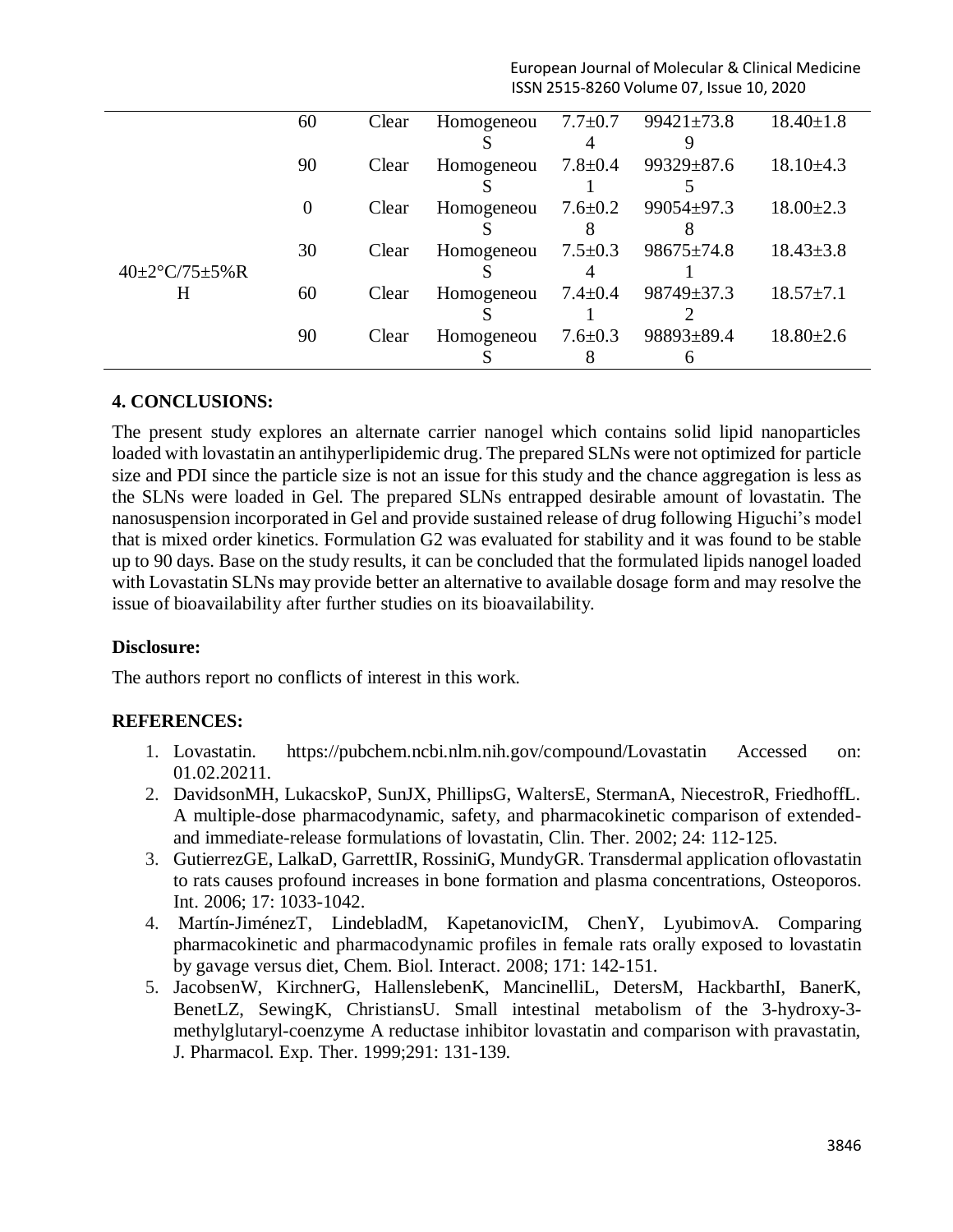- 6. ReydermanL, KosoglouT, BoutrosT, SeiberlingM, StatkevichP. Pharmacokinetic interaction between ezetimibe and lovastatin in healthy volunteers, Curr. Med. Res. Opin. 2004; 20: 1493-1500.
- 7. Prausnitz MR, Langer R. Transdermal drug delivery. Nat. Biotechnol. 2008, 26: 1261-1268.
- 8. Han T, Das DB. Potential of combined ultrasound and microneedles for enhanced transdermal drug permeation: a review. Eur. J. Pharm. Biopharm. 2015, 89: 312-328.
- 9. Schoell-Hammer CM,Blankschtein D, Langer R. Skin permeabilization for transdermal drug delivery: Recent advances and future prospects. Expert Opin. Drug Deliv. 2014, 11: 393-407.
- 10. Muller RH, Mader K, Gohla S. Solid lipid nanoparticles (SLN) for controlled drug delivery: a review of the state of the art. European Journal of Pharmaceutics and Biopharmaceutics. 2000;50:161-177.
- 11. Wissing SA, Kayser O, Mu¨ller RH. Solid lipid nanoparticles for parenteral drug delivery. Adv. Drug Deliv. Rev. 2004;56:1257-1272.
- 12. Luo YF, Chen DW, Ren LX, Zhao XL, Qin J. Solid lipid nanoparticles for enhancing vinpocetine's oral bioavailability. Journal of Controlled Release 2006;114:53-59.
- 13. Jensena LB, Magnusssona E, Gunnarssona L. Corticosteroid solubility and lipid polarity control release from solid lipid nanoparticles. International Journal of pharmaceutics 2010; 390: 53-60.
- 14. Dingler A, Blum RP, Niehus H, Muller RH, Gohla S. Solid lipid nanoparticles (SLN/ Lipopearlst) a pharmaceutical and cosmetic carrier for the application of vitamin E in dermal products. J. Microencapsul. 1999;16 (6):751-767.
- 15. Wissing SA, Lippacher A, Muller RH. Investigations on the occlusive properties of solid lipid nanoparticles (SLN). J. Cosmet. Sci. 2001;52:313-324.
- 16. Singh AP, Saraf SK, Saraf SA. SLN approach for nose-to-brain delivery of Alprazolam, Drug Delivery and Translational Research. 2012; 2:498-507.
- 17. Khatak S, Mehta M, Awasthi R, Paudel KR, Singh SK, Gulati M, Hansbro NG, Hansbro PM, Dua K, Dureja H. Solid lipid nanoparticles containing anti-tubercular drugs attenuate the Mycobacterium marinum infection. Tuberculosis. 2020;125:102008.
- 18. Baki G, Chen MX, Alexander KS. Formulation and evaluation of antibacterial creams and gels containing metal ions for topical application. Journal of Pharmaceutics. 2016; 5754349: 1-10.<http://dx.doi.org/10.1155/2016/5754349>
- 19. Ranpise HA, Gujar KN, Mathure D, Satpute PP, Awasthi R, Dua K, Madan JR. Skin targeting of oxiconazole nitrate loaded nanostructured lipid-carrier gel for fungal infections. Pharmaceutical nanotechnology. 2018;6(3):192-200.
- 20. Madan JR, Patil K, Awasthi R, Dua K. Formulation and evaluation of solid selfmicroemulsifying drug delivery system for azilsartanmedoxomil. International Journal of Polymeric Materials and Polymeric Biomaterials. 2021;70(2):100-116.
- 21. Jindal S, Awasthi R,Singare D, Kulkarni GT. Preparation and *in vitro* evaluation of Tacrolimus loaded liposomal vesicles by two methods: A comparative study. 2021; 25(1): 034-041.
- 22. Iqbal Z, Mirza MA, Dhillon P, Anwer MK, Alshetaili AS, Alshahrani SM. Development and optimization of erythromycin-loaded lipid-based gel by Taguchi design: *In vitro* characterization and antimicrobial evaluation. Braz. J. Pharm. Sci. 2019;55: 1-9.